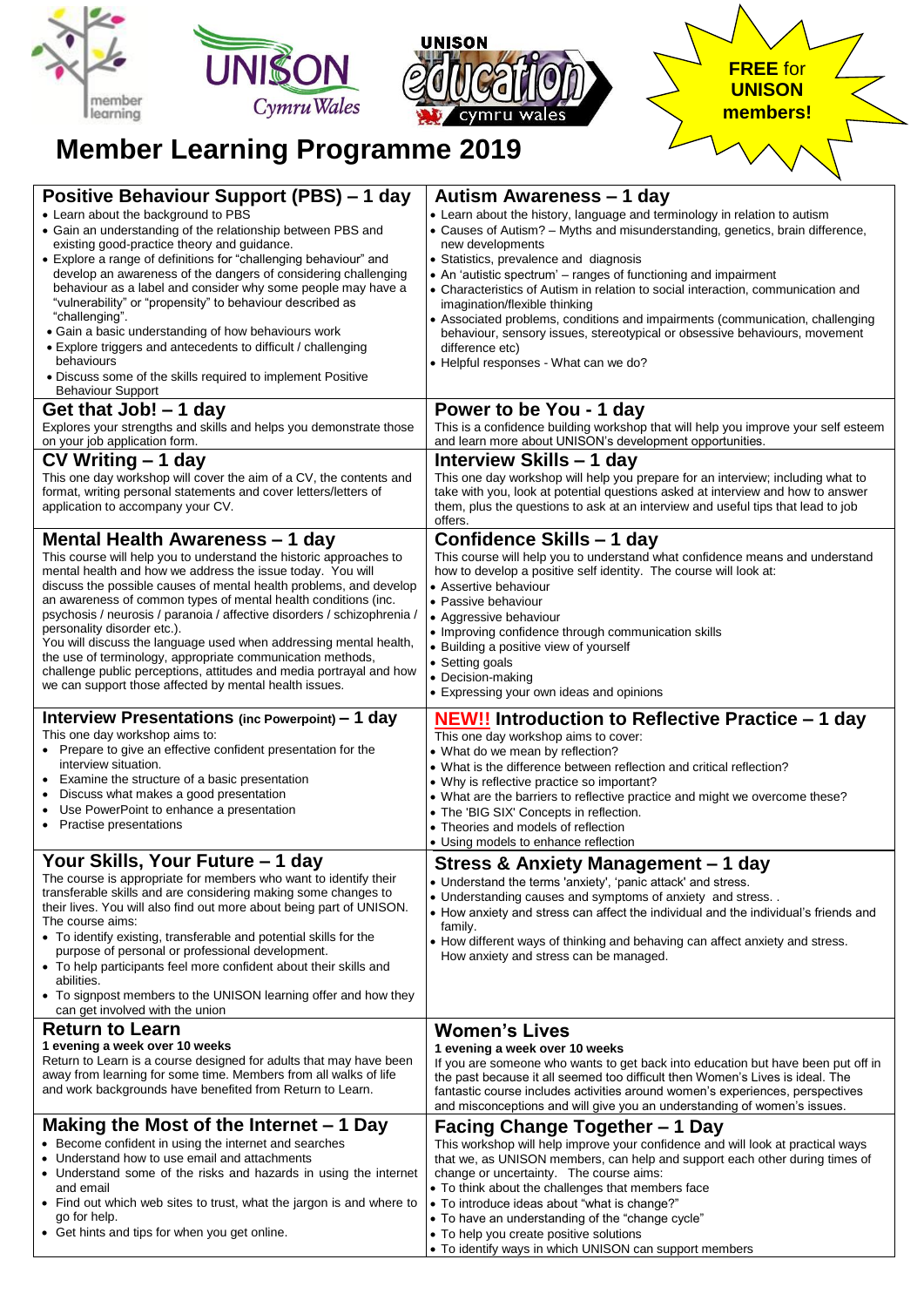

## **Member Learning Programme 2019**

*New dates being added all the time!!!*

| <b>Date</b> | <b>Course Title:</b>                       | <b>Location</b>    |
|-------------|--------------------------------------------|--------------------|
| 30/1/19     | <b>Positive Behaviour Support</b>          | Cardiff            |
| 31/1/19     | <b>Positive Behaviour Support</b>          | Swansea            |
|             |                                            |                    |
| 2/2/19      | <b>Stress &amp; Anxiety Management</b>     | Cardiff            |
| 6/2/19      | <b>Introduction to Reflective Practice</b> | Swansea            |
| 7/2/19      | <b>Introduction to Reflective Practice</b> | Cardiff            |
| 9/2/19      | Your Skills, Your Future                   | Cardiff            |
| 20/2/19     | <b>Introduction to Reflective Practice</b> | <b>North Wales</b> |
|             |                                            |                    |
| 5/3/19      | <b>Positive Behaviour Support</b>          | <b>North Wales</b> |
| 21/3/19     | <b>Mental Health Awareness</b>             | <b>North Wales</b> |

**To book your place (using the attached application form), to be added to a waiting list for a course, or for further information contact:**

> **Sheila Morris Tel: 029 20729477 Email: [s.morris@unison.co.uk](mailto:s.morris@unison.co.uk)**